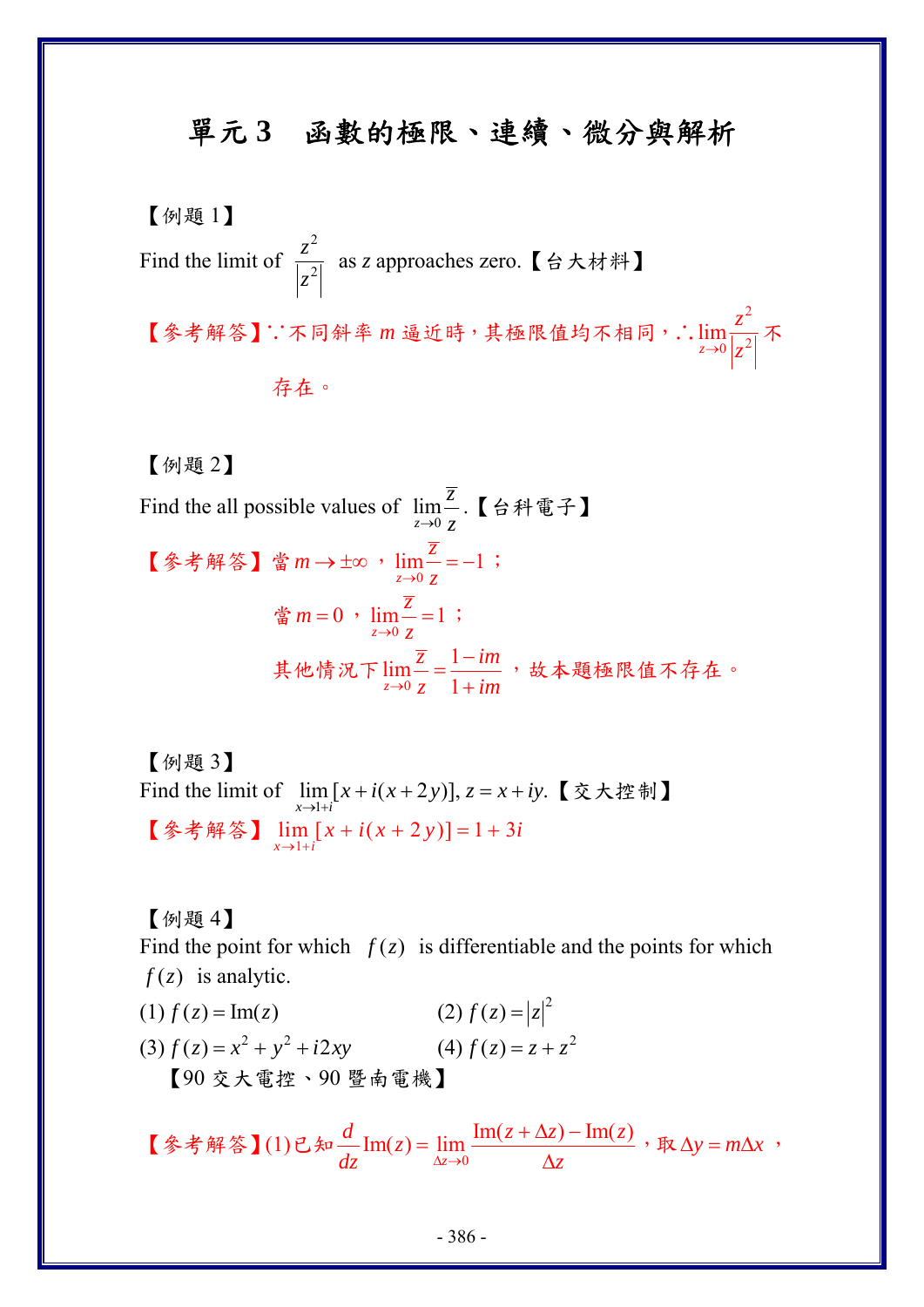$$
\text{and } \frac{d \text{Im}(z)}{dz} = \lim_{\Delta x \to 0} \frac{m\Delta x}{\Delta x + im\Delta x} = \frac{m}{1 + im} \text{ .}
$$

(2)當 *x* = 0、 *y* = 0,其極限值與斜率 *m* 無關,所以可微 分。在其餘的點,極限值皆與 *m* 有關,所以不可微 分。故 |z|2 只在 z=0點可微分,其餘的點皆不可微 分,亦沒有解析之區域,即使在點 *z* = 0, *f* ( )*z* 亦不 解析。

(3)在直線 y=0上之任意點,極限值與 m 無關,故極限 值存在;  $f(z)$ 可微分, 微分結果為  $f'(z) = 2x$ ; 在其 餘的點,  $f(z)$ 都不可微分; 在任意區域,  $f(z)$ 不解 析。

$$
(4)\frac{d}{dz}(z+z^2) = \lim_{\Delta z \to 0} \frac{(z+\Delta z) + (z+\Delta z)^2 - (z+z^2)}{\Delta z} = 1+2z
$$
\n
$$
\Rightarrow \text{& } z+z^2 \text{ 4+4} \text{ 4+4} \text{ 4+5} \text{ 4+6} \text{ 4+6} \text{ 4+6} \text{ 4+6} \text{ 4+6} \text{ 4+6} \text{ 4+6} \text{ 4+6} \text{ 4+6} \text{ 4+6} \text{ 4+6} \text{ 4+6} \text{ 4+6} \text{ 4+6} \text{ 4+6} \text{ 4+6} \text{ 4+6} \text{ 4+6} \text{ 4+6} \text{ 4+6} \text{ 4+6} \text{ 4+6} \text{ 4+6} \text{ 4+6} \text{ 4+6} \text{ 4+6} \text{ 4+6} \text{ 4+6} \text{ 4+6} \text{ 4+6} \text{ 4+6} \text{ 4+6} \text{ 4+6} \text{ 4+6} \text{ 4+6} \text{ 4+6} \text{ 4+6} \text{ 4+6} \text{ 4+6} \text{ 4+6} \text{ 4+6} \text{ 4+6} \text{ 4+6} \text{ 4+6} \text{ 4+6} \text{ 4+6} \text{ 4+6} \text{ 4+6} \text{ 4+6} \text{ 4+6} \text{ 4+6} \text{ 4+6} \text{ 4+6} \text{ 4+6} \text{ 4+6} \text{ 4+6} \text{ 4+6} \text{ 4+6} \text{ 4+6} \text{ 4+6} \text{ 4+6} \text{ 4+6} \text{ 4+6} \text{ 4+6} \text{ 4+6} \text{ 4+6} \text{ 4+6} \text{ 4+6} \text{ 4+6} \text{ 4+6} \text{ 4+6} \text{ 4+6} \text{ 4+6} \text{ 4+6} \text{ 4+6} \text{ 4+6} \text{ 4+6} \text{ 4+6} \text{ 4+6} \text{ 4+6} \text{ 4+6} \text{ 4+6} \
$$

【例題 5】

Consider  $f(z) = |z|^2$ 

(1)Do you think  $f(z)$  is continuous throughout the entire complex plane?

(2) Find the derivative of 
$$
\frac{df(z)}{dz}
$$
.

(3) Find the point at which  $f(z)$  will be analytic. 【90 元智電機控制 組、91 中正電機】

**【参考解答】(1)**  $f(z)$  **is continuous throughout the entire complex plane.** (2)  $f'(z) = u_x + iv_x = 2x = z + \overline{z}$ (3) ( ) *f z* 在任意點皆不可解析

【例題 6】

Let  $f(z)$  and  $g(z)$  be two complex-valued functions. Prove that

- (1) If *f* and *g* are differentiable at  $z_0$ , then  $f + g$  is differentiable at  $z_0$ .
- (2) If *f* and *g* are analytic at  $z_0$ , then  $f + g$  is analytic at  $z_0$ . [91 交大電控】

【参考解答】(1) $\frac{a(y+s)}{1} = f'(z_0) + g'(z_0)$  $\frac{d(f+g)}{dz} = f'(z_0) + g'(z_0)$ , ∴  $f+g$  在點  $z_0$  可微分。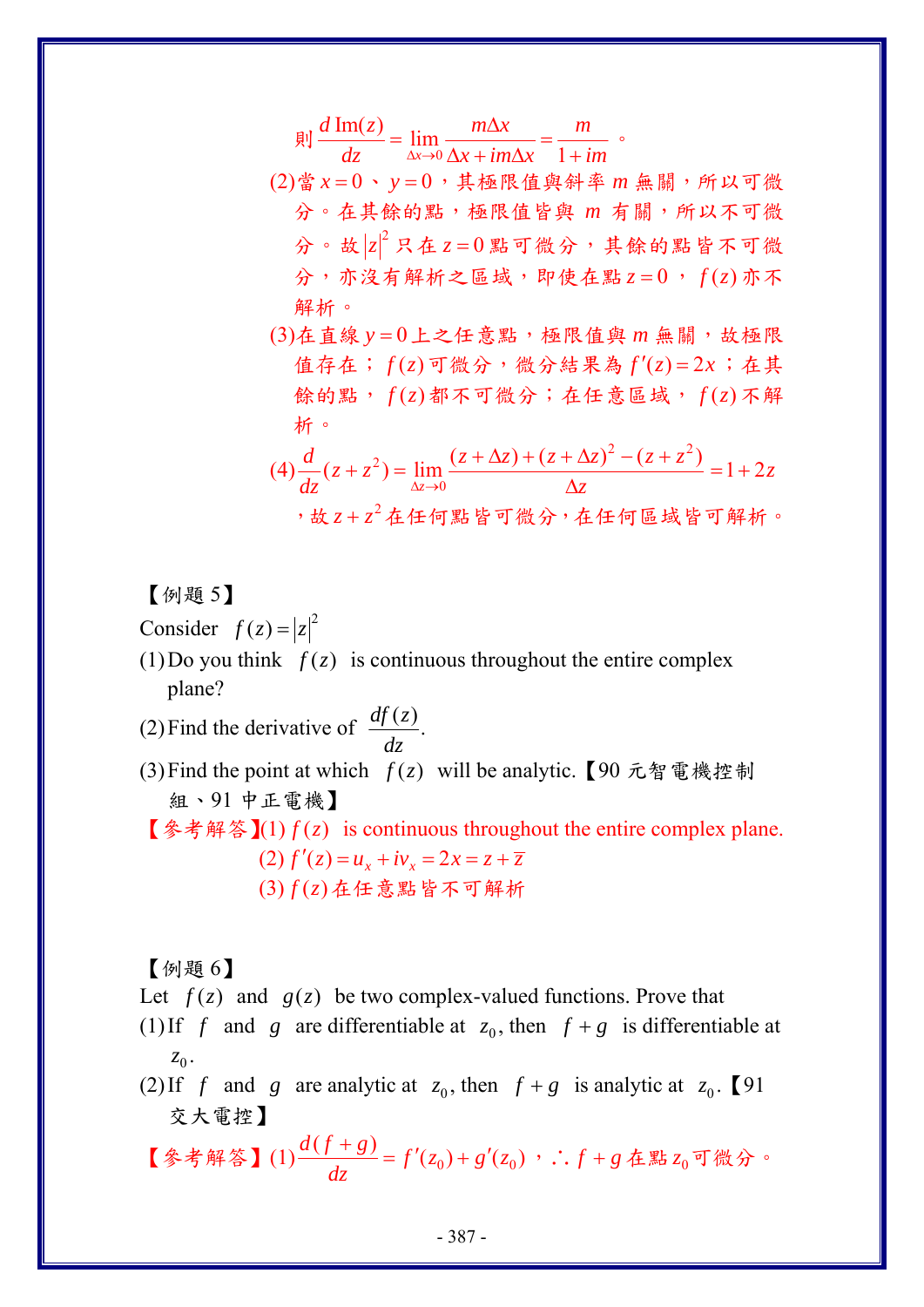(2)由(1)可知,在 *f* 和 *g* 可微分的點上,*f* + *g* 亦可微分, 當 *f* 和 *g* 在點 <sup>0</sup>*z* 解析,代表 *f* 和 *g* 在點 <sup>0</sup>*z* 附近皆存在 可微分之區域。

【例題 7】

Discuss the differentiability of the following functions:

- (1) A function with real variable  $f(x) = |x|, x \in R$  (real numbers).
- (2) A function with complex variable  $f(z) = |z|, z \in C$  (complex numbers). (Must explain the reasons!)【90 交大電控光電】
- 【參考解答】(1)因為  $f'(0^+)$ ≠  $f'(0^-)$ , 故  $f(x) = |x|$ 在  $x = 0$  不可微分。

$$
(2) f(z) = |z| = r = u + ir , \nvert p \, u = r , \nvert v = 0 , \nvert \mathcal{H} \wedge
$$
\n
$$
\frac{\partial u}{\partial y} = \frac{1}{r} \frac{\partial v}{\partial \theta}, \nvert \mathcal{H} \wedge \mathcal{H} = -0 = 0 \, \text{K} \, \dot{\mathcal{H}} \cdot \dot{\mathcal{H}} \cdot \dot{\mathcal{H}} \cdot f(z) = |z| \, \text{A} \, \dot{\mathcal{H}}
$$
\n
$$
\text{1} \, \dot{\mathcal{H}} \cdot \dot{\mathcal{H}} \cdot \dot{\mathcal{H}} \cdot \dot{\mathcal{H}} \cdot \dot{\mathcal{H}} \cdot \dot{\mathcal{H}} \cdot \dot{\mathcal{H}} \cdot \dot{\mathcal{H}} \cdot \dot{\mathcal{H}} \cdot \dot{\mathcal{H}} \cdot \dot{\mathcal{H}} \cdot \dot{\mathcal{H}} \cdot \dot{\mathcal{H}} \cdot \dot{\mathcal{H}} \cdot \dot{\mathcal{H}} \cdot \dot{\mathcal{H}} \cdot \dot{\mathcal{H}} \cdot \dot{\mathcal{H}} \cdot \dot{\mathcal{H}} \cdot \dot{\mathcal{H}} \cdot \dot{\mathcal{H}} \cdot \dot{\mathcal{H}} \cdot \dot{\mathcal{H}} \cdot \dot{\mathcal{H}} \cdot \dot{\mathcal{H}} \cdot \dot{\mathcal{H}} \cdot \dot{\mathcal{H}} \cdot \dot{\mathcal{H}} \cdot \dot{\mathcal{H}} \cdot \dot{\mathcal{H}} \cdot \dot{\mathcal{H}} \cdot \dot{\mathcal{H}} \cdot \dot{\mathcal{H}} \cdot \dot{\mathcal{H}} \cdot \dot{\mathcal{H}} \cdot \dot{\mathcal{H}} \cdot \dot{\mathcal{H}} \cdot \dot{\mathcal{H}} \cdot \dot{\mathcal{H}} \cdot \dot{\mathcal{H}} \cdot \dot{\mathcal{H}} \cdot \dot{\mathcal{H}} \cdot \dot{\mathcal{H}} \cdot \dot{\mathcal{H}} \cdot \dot{\mathcal{H}} \cdot \dot{\mathcal{H}} \cdot \dot{\mathcal{H}} \cdot \dot{\mathcal{H}} \cdot \dot{\mathcal{H}} \cdot \dot{\mathcal{H}} \cdot \dot{\mathcal{H}} \cdot \dot{\mathcal{H}} \cdot \dot{\mathcal{H}} \cdot \dot{\mathcal{H}} \cdot \dot{\mathcal{H}} \cdot \dot{\mathcal{H}} \cdot \dot{\mathcal{H}} \cdot \dot
$$

## 【例題 8】

 $f(z) = x^2 + y^2 + i2xy$ , find points for which  $f(z)$  is analytic, and the points for which  $f(z)$  is differentiable. 【90 暨南電機】

【參考解答】 *f* ( )*z* 只在直線 *y* = 0 上的每一點可微分,其餘各處均不 可微,且不可解析。

【例題 9】

 $z = x + iy = re^{i\theta}$ . If  $f(z) = \sqrt{3}re^{i(\theta + \frac{\pi}{2})}$  Re(z) +  $re^{-i(\theta - \frac{\pi}{2})}$  Im(z)  $(\theta + \frac{\pi}{\epsilon})$   $-i(\theta - \frac{\pi}{\epsilon})$  $=\sqrt{3re^{-(\sigma^2/2)}}$  Re(z) + re<sup>(1,2)</sup> Im(z), find all points for which  $f(z)$  is differentiable. 【90 暨南電機】 【參考解答】僅在直線 *x* = − 3*y*上的每一點可微分,其餘各處 *f* ( )*z* 均 不可微分,也不可解析。

【例題 10】

A complex function  $f(z)$  is said to be analytic in a domain *D* if  $f(z)$ is defined and differentiable at all points of *D*. Find the most general analytic function  $f(z)$  whose real part is  $x^2 - y^2 - x$  where  $z = x + iy$ with *i* being the imaginary unit, i.e.,  $i = \sqrt{-1}$ , and *x*, *y* both real. [91  $\neq$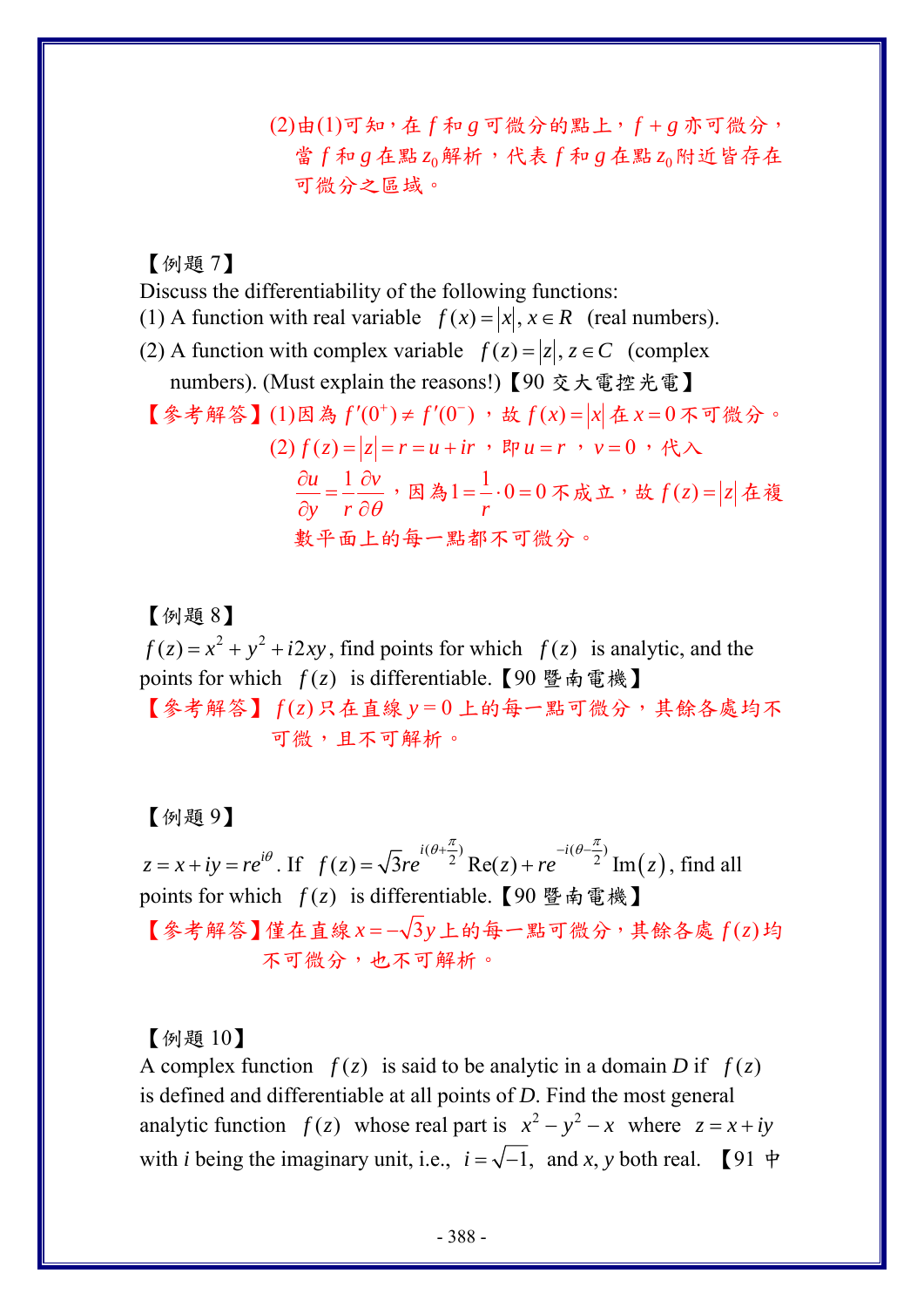央電機】

[
$$
\oint
$$
  $\oint$   $\oint$   $\oint$   $f(z) = u + iv = (x^2 - y^2 - x) + i(2xy - y + c)$ ;  
\n $f(z) = z^2 - z + ic$ 

【例題 11】

Let  $v = 2x - x^3 + 3xy^2$ , find *u*, such that  $f(z) = u + iv$  is analytic. 【90 暨南電機】 【参考解答】  $f(z) = 2iz - iz^3 + c$ 

【例題 12】

Let  $f(z) = \cos \overline{z}$ , where  $z = x + iy$ ,  $\overline{z} = x - iy$ .

(1) Is  $f(z)$  continuous everywhere in the *xy* plane?

- (2)Does it possess a derivative with respect to *z* everywhere in the *xy* plane? If it possess a derivative with respect to *z*, find it. 【88 中央光 電】
- 【參考解答】(1)  $f(z) = \cos \overline{z}$  is everywhere continuous.  $(2)$   $\frac{df}{dz} = -\sin x \cosh y + i \cos x \sinh iy = -\sin \overline{z}$  $=$   $-\sin x \cosh y + i \cos x \sinh iy = -$

【例題 13】

Suppose that  $f(z) = u + iv$  is analytic and that  $g(z) = v + iu$  is also analytic, show that *u* and *v* must both be constants. (Hint:  $\pm i f(z)$  is analytic.)【89 交大電信】

【参考解答】得  $u =$  constant,  $u = c_1$ ; 同理  $v =$  constant,  $v = c_2$ , 故得 證。

【例題 14】

Determine all points (if any) at which the complex function  $f(z)$  is

differentiable. Given  $f(z) = \frac{z - i}{z + i}$ . 【91 海洋電機】 【参考解答】  $f'(z) = \frac{(z+i) - (z-i)}{(z+i)^2} = \frac{2i}{(z+i)^2}$